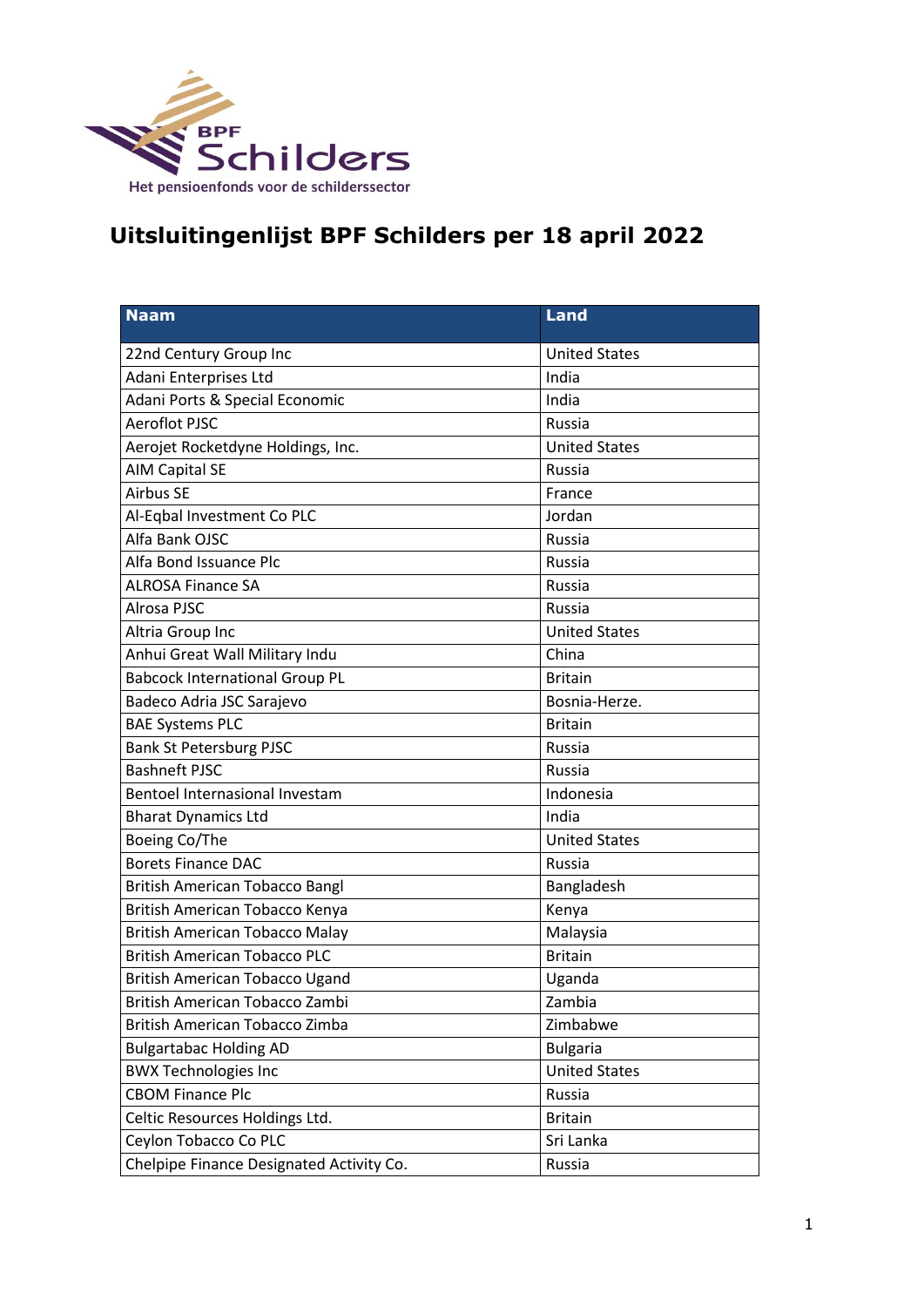| Cherkizovo Group PJSC                                | Russia               |
|------------------------------------------------------|----------------------|
| China Boton Group Co Ltd                             | Hong Kong            |
| China Shipbuilding Industry Co                       | China                |
| <b>CNIM Groupe SA</b>                                | France               |
| Coka Duvanska Industrija AD Co                       | Serbia               |
| <b>Credit Bank of Moscow PJSC</b>                    | Russia               |
| Detsky Mir PJSC                                      | Russia               |
| Development Bank of The Republic of Belarus          | By                   |
| DME Airport Designated Activity Co.                  | Russia               |
| Ducommun Inc                                         | <b>United States</b> |
| Duvanska Industrija ad Bujanovac                     | Serbia               |
| Eastern Co SAE                                       | Egypt                |
| <b>ENEL RUSSIA PJSC</b>                              | Russia               |
| Eurasia Capital S.A.                                 | Russia               |
| EuroChem Group AG                                    | <b>Russia</b>        |
| EuroChem Mineral & Chemical Co. OJSC                 | Russia               |
| <b>Evraz Group SA</b>                                | Russia               |
| <b>Evraz PLC</b>                                     | Russia               |
| <b>Federal Grid Co Unified Energy</b>                | Russia               |
| <b>Fluor Corp</b>                                    | <b>United States</b> |
| G Shank Enterprise Co Ltd                            | Taiwan               |
| Gaz Capital SA                                       | Russia               |
| Gaz Finance Plc                                      | Russia               |
| <b>Gazprom Neft PJSC</b>                             | Russia               |
| Gazprom PJSC                                         | Russia               |
| <b>General Dynamics Corp</b>                         | <b>United States</b> |
| <b>Global Ports Finance Plc</b>                      | Russia               |
| <b>Global Ports Investments PLC</b>                  | Russia               |
| Godfrey Phillips India Ltd                           | India                |
| Golden Tobacco Ltd                                   | India                |
| Gosudarstvennaya Transportnaya Lizingovaya Kompaniya | Russia               |
| <b>OJSC</b>                                          |                      |
| Gotse Delchev Tabac AD-Gotse D                       | <b>Bulgaria</b>      |
| <b>GPN Capital SA</b>                                | Russia               |
| <b>GTH Finance BV</b>                                | Netherlands          |
| <b>GTLK Europe Capital DAC</b>                       | Russia               |
| <b>GTLK Europe Ltd.</b>                              | <b>Russia</b>        |
| <b>Gudang Garam Tbk PT</b>                           | Indonesia            |
| Haci Omer Sabanci Holding AS                         | Turkey               |
| Hanjaya Mandala Sampoerna Tbk                        | Indonesia            |
| <b>HeadHunter Group PLC</b>                          | <b>Russia</b>        |
| Holding Company METALLOINVEST OJSC                   | Russia               |
| Honeywell International Inc                          | <b>United States</b> |
| Huntington Ingalls Industries                        | <b>United States</b> |
| <b>IDGC of Centre and Volga Regio</b>                | Russia               |
| <b>IMH Capital DAC</b>                               | Russia               |
| <b>Imperial Brands PLC</b>                           | <b>Britain</b>       |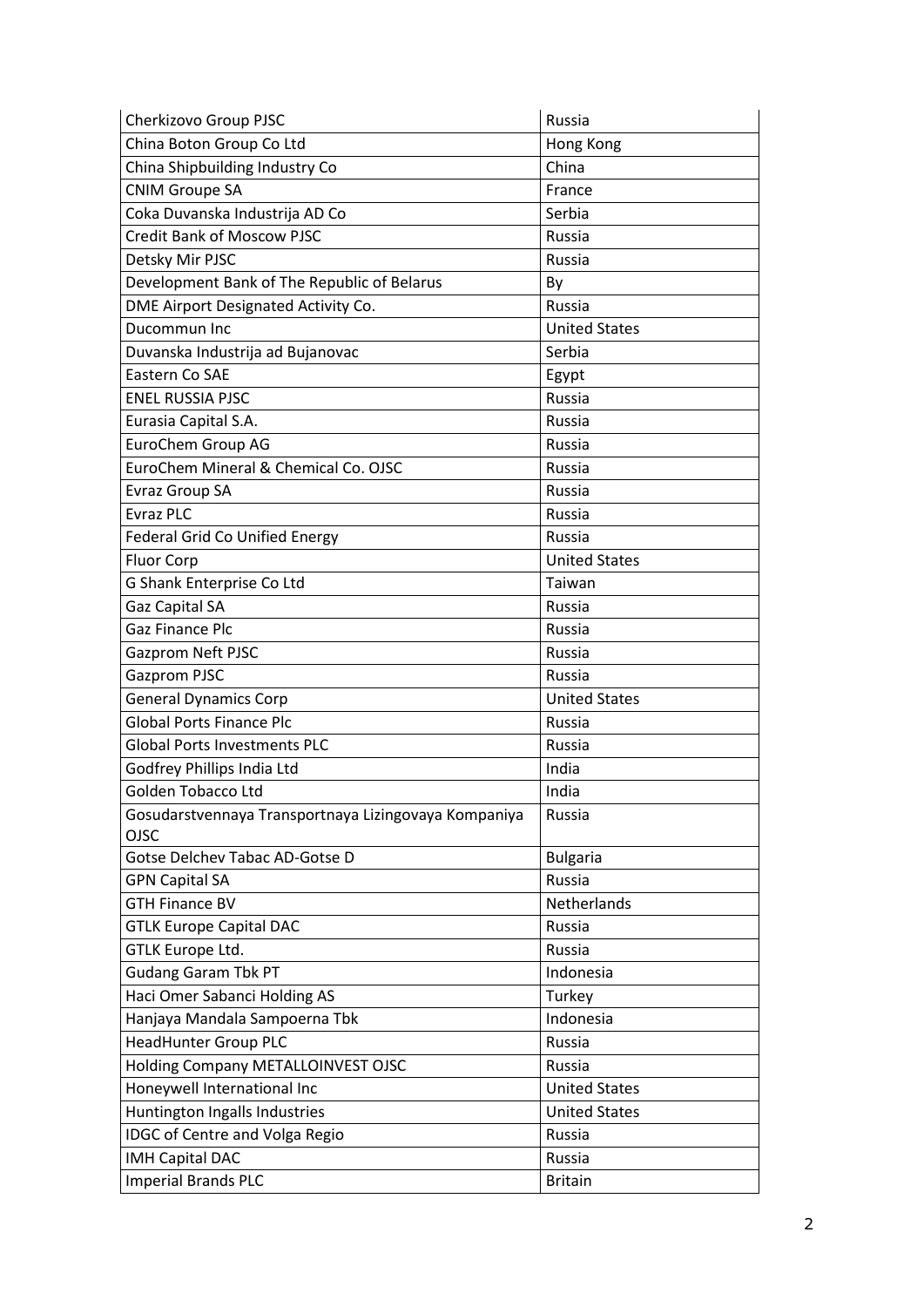| Indonesian Tobacco Tbk PT              | Indonesia            |
|----------------------------------------|----------------------|
| Inter RAO UES PJSC                     | Russia               |
| <b>ITC Ltd</b>                         | India                |
| Jacobs Engineering Group Inc           | <b>United States</b> |
| Japan Tobacco Inc                      | Japan                |
| Jerusalem Cigarette Co Ltd             | Palestine            |
| Karelia Tobacco Co Inc SA              | Greece               |
| Karlou BV                              | Russia               |
| Khyber Tobacco Co Ltd                  | Pakistan             |
| KT&G Corp                              | South Korea          |
| Larsen & Toubro Ltd                    | India                |
| Leidos Holdings Inc                    | <b>United States</b> |
| Leonardo SpA                           | Italy                |
| LIG Nex1 Co Ltd                        | South Korea          |
| Lockheed Martin Corp                   | <b>United States</b> |
| <b>LSR Group PJSC</b>                  | Russia               |
| LT Group Inc                           | Philippines          |
| Lukoil Capital DAC                     | <b>Russia</b>        |
| <b>LUKOIL International Finance BV</b> | <b>Russia</b>        |
| <b>LUKOIL PJSC</b>                     | Russia               |
| <b>LUKOIL Securities BV</b>            | <b>Russia</b>        |
| M.Video PJSC                           | Russia               |
| Magnit PJSC                            | Russia               |
| Magnitogorsk Iron & Steel Work         | Russia               |
| Mechel PJSC                            | Russia               |
| <b>Metalloinvest Finance DAC</b>       | Russia               |
| <b>MMC Finance DAC</b>                 | Russia               |
| MMK International Capital DAC          | Russia               |
| Mobile TeleSystems PJSC                | Russia               |
| Moscow Exchange MICEX-RTS PJSC         | Russia               |
| Mosenergo PJSC                         | Russia               |
| MTS International Funding Ltd.         | Russia               |
| Ngan Son JSC                           | Vietnam              |
| Nikotiana BT Holding AD Sofia          | <b>Bulgaria</b>      |
| Northrop Grumman Corp                  | <b>United States</b> |
| Novatek Finance DAC                    | Russia               |
| Novatek PJSC                           | Russia               |
| Novolipetsk Steel PJSC                 | Russia               |
| Novorossiysk Commercial Sea Po         | Russia               |
| NTC Industries Ltd                     | India                |
| OGK-2 PJSC                             | Russia               |
| Pakistan Tobacco Co Ltd                | Pakistan             |
| PetroChina Co Ltd                      | China                |
| Petropavlovsk 2016 Ltd.                | Russia               |
|                                        |                      |
| Petropavlovsk PLC                      | Russia               |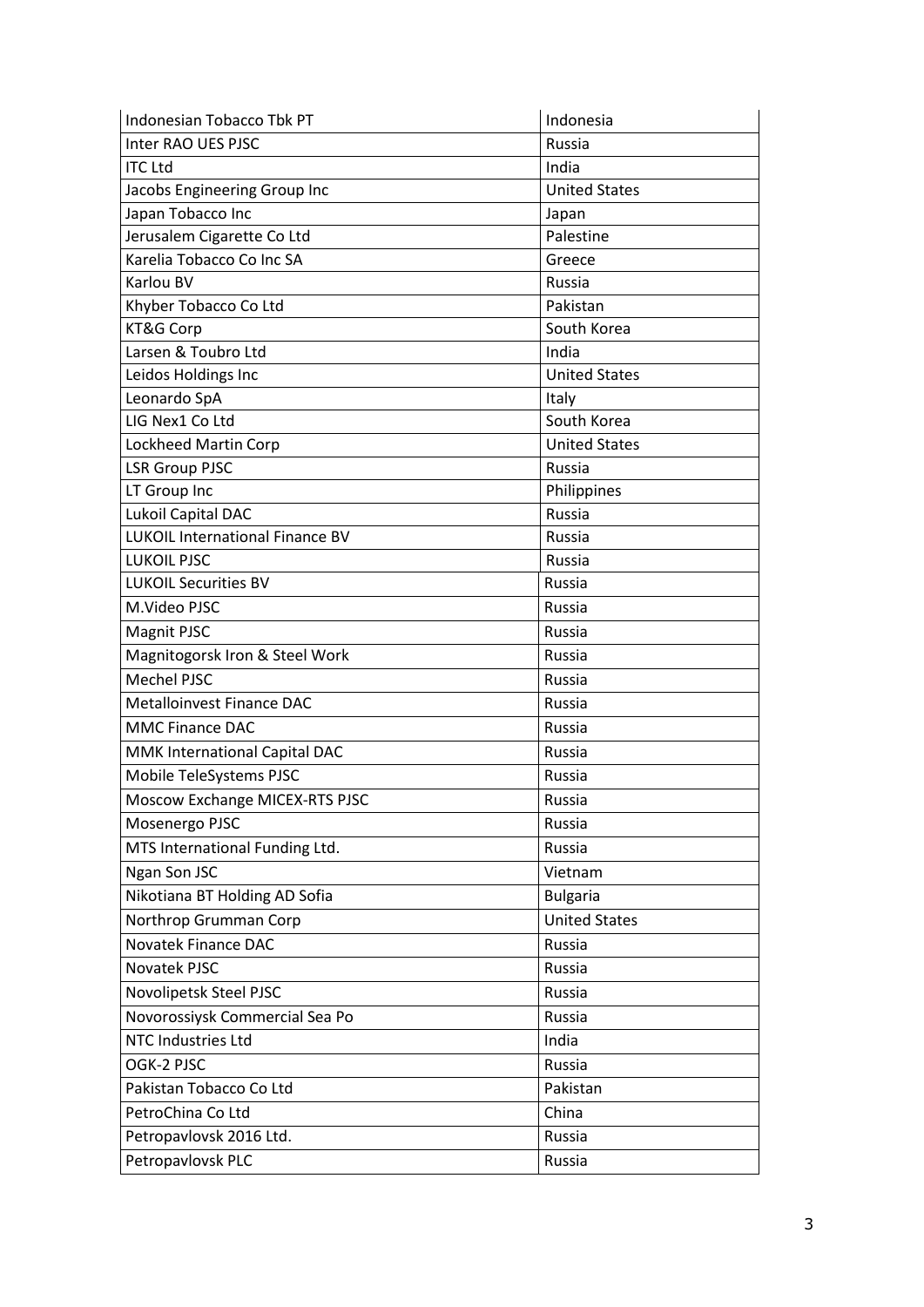| Philip Morris CR AS                             | Czech                |
|-------------------------------------------------|----------------------|
| Philip Morris International In                  | <b>United States</b> |
| Philip Morris Operations AD Ni                  | Serbia               |
| Philip Morris Pakistan Ltd                      | Pakistan             |
| Phosagro Bond Funding DAC                       | Russia               |
| Phosagro Bond Funding Ltd.                      | Russia               |
| PhosAgro PJSC                                   | Russia               |
| <b>PIK Securities DAC</b>                       | Russia               |
| Polymetal International PLC                     | Russia               |
| Polyus Finance Plc                              | Russia               |
| Polyus Gold International Limited Sponsored GDR | <b>Russia</b>        |
| Polyus PJSC                                     | Russia               |
| Poongsan Corp                                   | South Korea          |
| Pyxus International Inc                         | <b>United States</b> |
| Raspadskaya OJSC                                | Russia               |
| Raytheon Technologies Corp                      | <b>United States</b> |
| Rosneft Oil Co PJSC                             | <b>Russia</b>        |
| Rosseti Lenenergo PJSC                          | <b>Russia</b>        |
| <b>ROSSETI PJSC</b>                             | Russia               |
| Rostelecom PJSC                                 | Russia               |
| RusHydro PJSC                                   | Russia               |
| <b>Russian Railways JSC</b>                     | Russia               |
| <b>RZD Capital Plc</b>                          | Russia               |
| Safran SA                                       | France               |
| Samolet Group                                   | Russia               |
| <b>SB Capital SA</b>                            | Russia               |
| Sberbank of Russia PJSC                         | Russia               |
| Scandinavian Tobacco Group A/S                  | Denmark              |
| SCF Capital Ltd.                                | <b>Russia</b>        |
| Segezha Group PJSC                              | Russia               |
| Severstal PAO                                   | Russia               |
| Shanghai Industrial Holdings L                  | Hong Kong            |
| Shenzhen Megmeet Electrical Co                  | China                |
| <b>SIBUR Holding JSC</b>                        | Russia               |
| <b>SIBUR Securities DAC</b>                     | Russia               |
| Sila Holding AD                                 | <b>Bulgaria</b>      |
| Sinnar Bidi Udyog Ltd                           | India                |
| Sistema PJSFC                                   | Russia               |
| Slantse Stara Zagora- BT AD                     | <b>Bulgaria</b>      |
| <b>SNT Dynamics Co Ltd</b>                      | South Korea          |
| Societe Ivoirienne des Tabacs                   | <b>Ivory Coast</b>   |
| SovCom Capital DAC                              | Russia               |
| Sovcombank PJSC                                 | Russia               |
| Sovcomflot PJSC                                 | Russia               |
| <b>Steel Capital SA</b>                         | Russia               |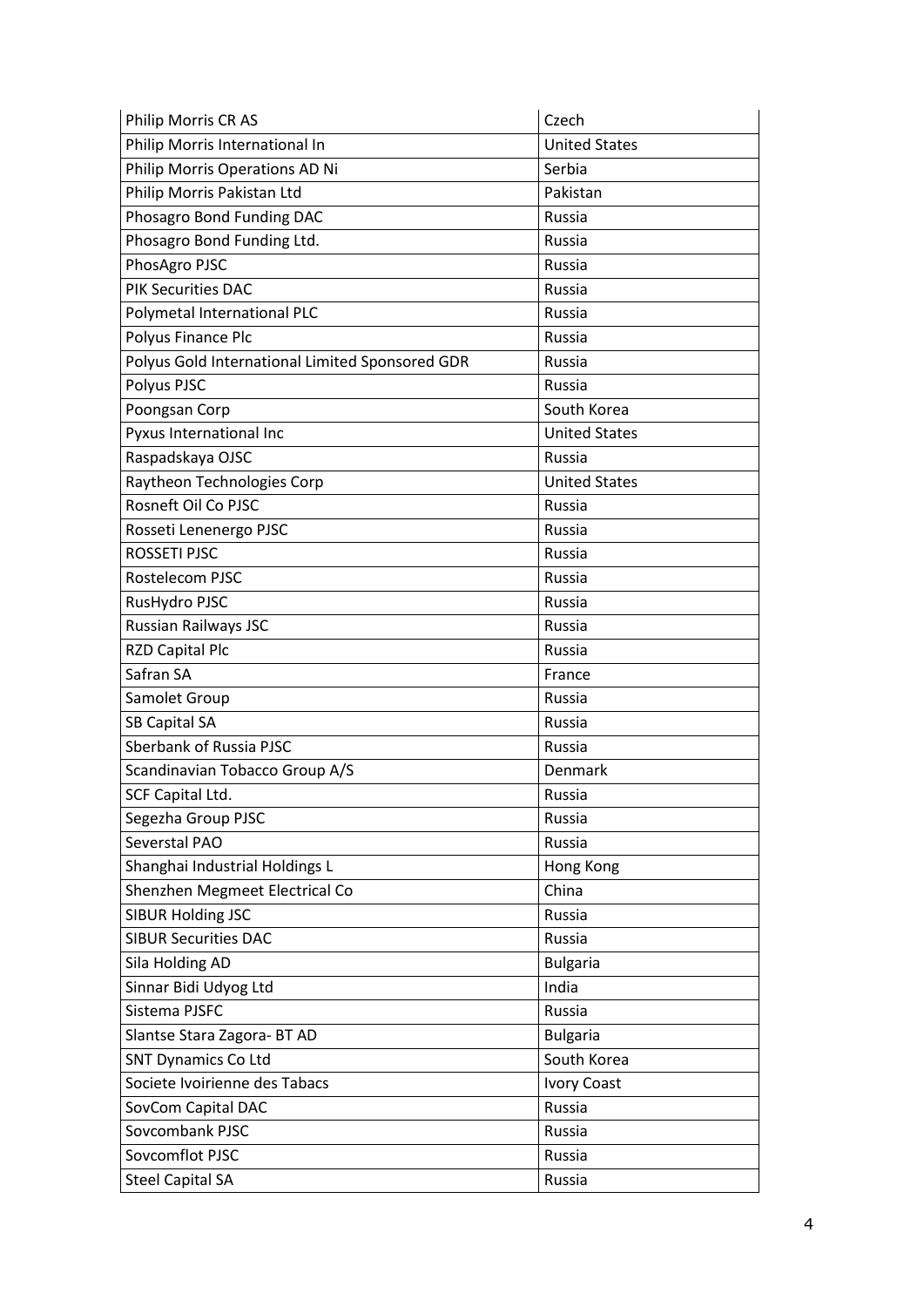| <b>Steel Funding DAC</b>        | Russia                 |
|---------------------------------|------------------------|
| <b>SUEK Securities DAC</b>      | Russia                 |
| Sunwoda Electronic Co Ltd       | China                  |
| Surgutneftegas PJSC             | <b>Russia</b>          |
| <b>Swedish Match AB</b>         | Sweden                 |
| Tanzania Cigarette Co Ltd       | Tanzania               |
| <b>Tatneft PJSC</b>             | Russia                 |
| <b>TCS Finance DAC</b>          | Russia                 |
| <b>TCS Finance Ltd.</b>         | Russia                 |
| <b>TCS Group Holding PLC</b>    | Russia                 |
| Ten Pao Group Holdings Ltd      | China                  |
| <b>Textron Inc</b>              | <b>United States</b>   |
| TGC-1 PJSC                      | Russia                 |
| <b>Thales SA</b>                | France                 |
| Tian Chang Group Holdings Ltd   | Hong Kong              |
| <b>Tinkoff Bank JSC</b>         | Russia                 |
| <b>TMK Capital SA</b>           | Russia                 |
| <b>TMK PJSC</b>                 | Russia                 |
| <b>Transneft PJSC</b>           | Russia                 |
| <b>Turning Point Brands Inc</b> | <b>United States</b>   |
| Tutunski Kombinat AD            | Macedonia              |
| Union Investment Corp PLC       | Jordan                 |
| Union Tobacco & Cigarette Indu  | Jordan                 |
| <b>Unipro PJSC</b>              | Russia                 |
| United Co RUSAL International   | Russia                 |
| Universal Corp/VA               | <b>United States</b>   |
| Uralkali Finance DAC            | Russia                 |
| Uralkali PJSC                   | Russia                 |
| Vapor Group Inc                 | <b>United States</b>   |
| VaporBrands International Inc   | <b>United States</b>   |
| <b>VEB Finance Plc</b>          | Russia                 |
| Vector Group Ltd                | <b>United States</b>   |
| Vedanta Ltd                     | India                  |
| <b>VEON Holdings BV</b>         | Netherlands            |
| <b>VEON Ltd</b>                 | Russia                 |
| <b>VPR Brands LP</b>            | <b>United States</b>   |
| <b>VST Industries Ltd</b>       | India                  |
| <b>VTB Bank PJSC</b>            | Russia                 |
| <b>VTB Capital SA</b>           | Russia                 |
| <b>VTB Eurasia DAC</b>          | Russia                 |
| Walchandnagar Industries Ltd    | India                  |
| <b>Walmart Inc</b>              | <b>United States</b>   |
| Wee-Cig International Corp      | <b>United States</b>   |
| West Indian Tobacco Co Ltd/The  | <b>Trinidad And To</b> |
| Wismilak Inti Makmur Tbk PT     | Indonesia              |